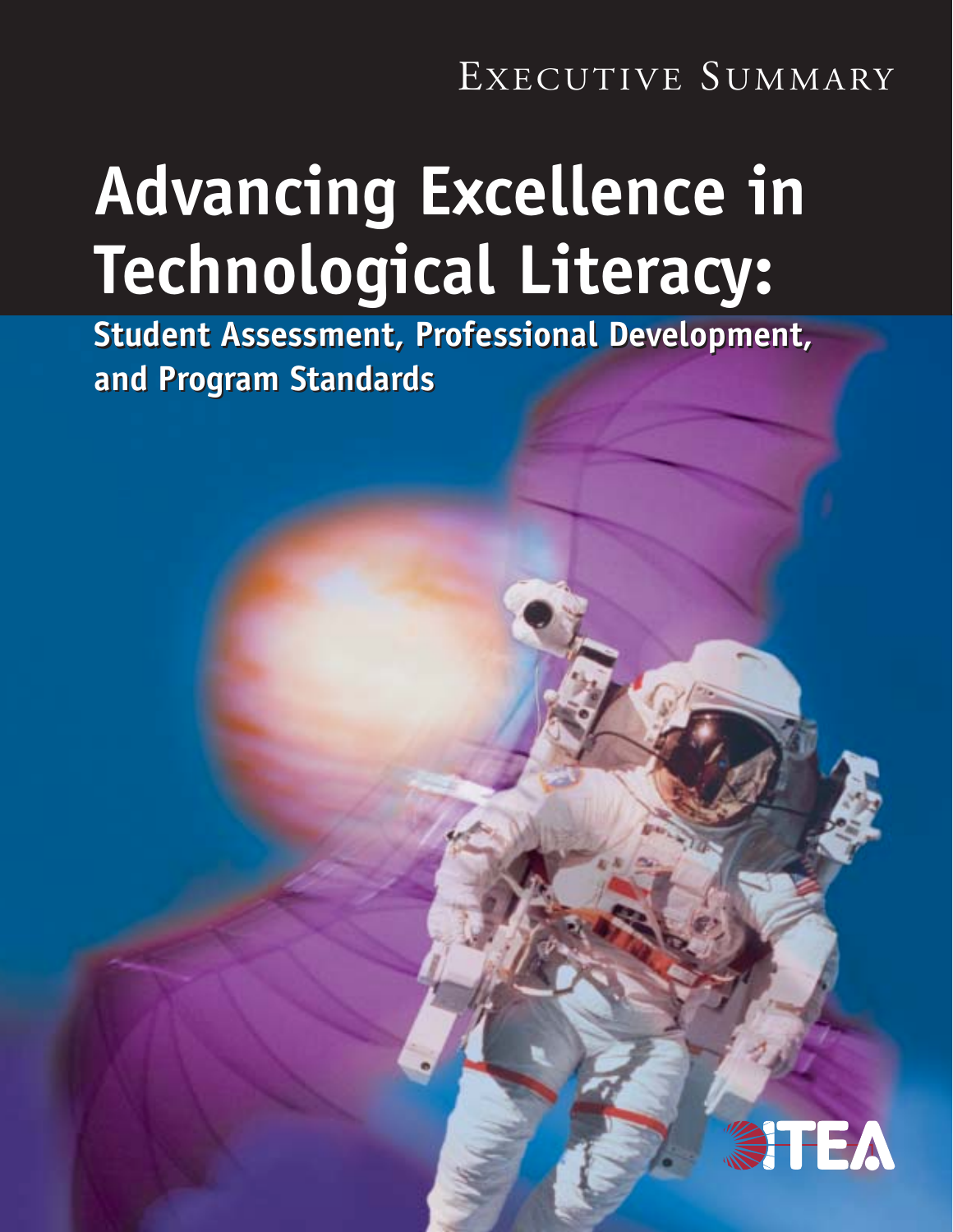The International Technology Education Association and its Technology for All Americans Project developed *Advancing Excellence in Technological Literacy: Student Assessment, Professional Development, and Program Standards* through funding from the National Science Foundation under Grant No. ESI-0000897 and the National Aeronautics and Space Administration under Grant No. NCC5-519. Any opinions, findings, and conclusions or recommendations expressed in this material are those of the author(s) and do not necessarily reflect the views of the National Science Foundation or the National Aeronautics and Space Administration.

Copyright© 2003 by the International Technology Education Association (ITEA). All rights reserved. Except as permitted under the United States Copyright Act of 1976, no part of this publication may be reproduced or distributed in any form or by any means, or stored in a database or retrieval system, without the prior written permission of ITEA.

Copies of this Executive Summary, *Advancing Excellence in Technological Literacy: Student Assessment, Professional Development, and Program Standards*, and *Standards for Technological Literacy: Content for the Study of Technology* are being distributed by



#### **International Technology Education Association**

#### **Technology for All Americans Project**

**1914 Association Drive, Suite 201 Reston, VA 20191-1539**

**Phone (703) 860-2100 Fax (703) 860-0353 Email itea@iris.org URL www.iteawww.org**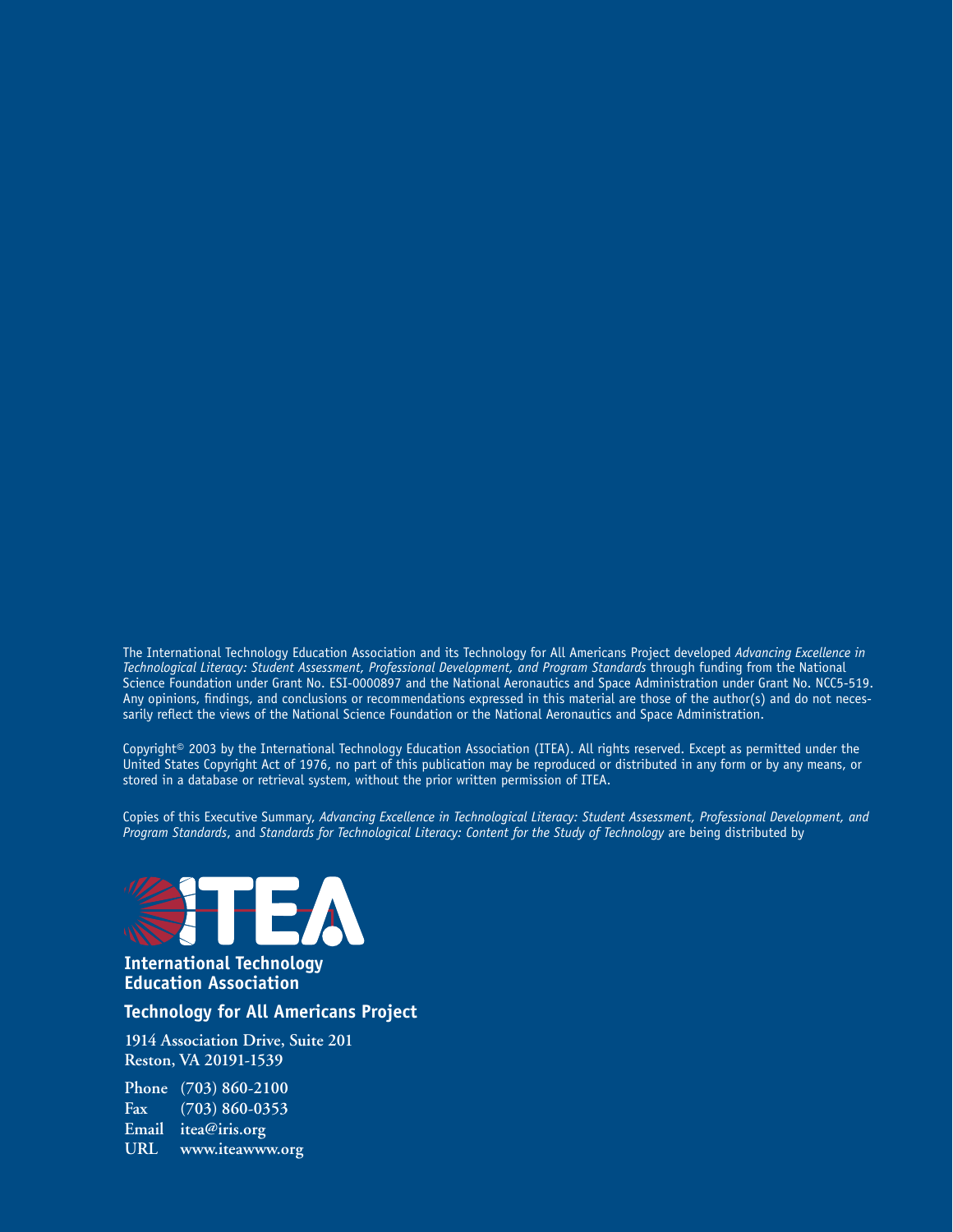## **What is** *Advancing Excellence in Technological Literacy***?**

*Advancing Excellence in Technological Literacy: Student Assessment, Professional Development, and Program Standards* (*AETL*) was published in 2003 as a companion to *Standards for Technological Literacy: Content for the Study of Technology* (*STL*), published in 2000. The three sets of standards in *AETL* support *STL*. *AETL* provides standards and guidelines that address student assessment, professional development, and program enhancement.

*STL* provides a significant foundational basis for the study of technology in terms of content. *AETL* was created to provide the means for implementing *STL* in K–12 laboratory-classrooms. Both documents are based on the vision that all students can and should become technologically literate.

## **Why is** *Advancing Excellence in Technological Literacy* **Important?**

*AETL* is vital because *STL* alone cannot make sufficient educational reform in the study of technology. Students need and deserve the opportunity to attain technological literacy through the educational process.

## **Who Developed** *Advancing Excellence in Technological Literacy***?**

ITEA's Technology for All Americans Project (TfAAP) Advisory Group provided valuable counsel to project staff on the best practices of standards development. The TfAAP Standards Writing

Team was made up of 27 people (three teams of nine). The team members provided detailed input in fashioning the initial draft of *AETL*, and their continued review and input have added strength and quality to the final document. In addition, hundreds of other educators and experts in the fields of education, technology, mathematics, science, engineering, and other disciplines were involved in the development and refinement of *AETL*, which took place over three years (2000- 2003). Their input was attained through various methods, including hearings, Web-based electronic document review, and individual reviews through the mail and in person. Three formal drafts of *AETL* were developed and reviewed before the final draft was prepared in autumn 2002.

## **The Vision of** *Advancing Excellence in Technological Literacy*

*AETL* is based on the vision that all students can and should become technologically literate.

> standards<br><sup>echnolar</sub>: for</sup> <sup>rechnological</sup><br><sup>iterae</sub></sup>

3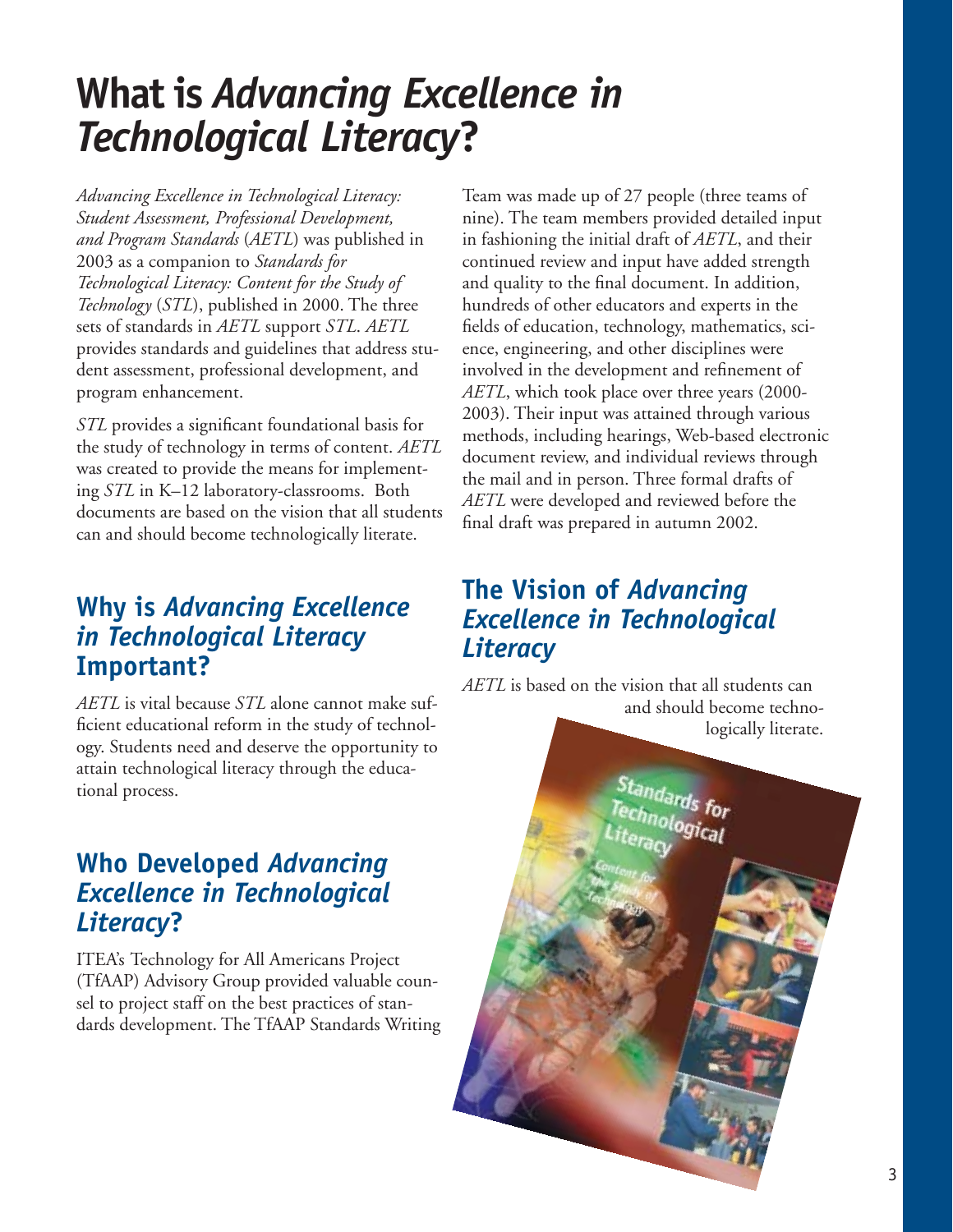## **What is Technological Literacy?**

Technological literacy is the ability to use, manage, assess, and understand technology.

### **Characteristics of a Technologically Literate Person**

Technologically literate people understand the major technological concepts behind current issues and appreciate the importance of fundamental technological developments. They are skilled in the safe use of technological processes that may be prerequisites for their careers, health, or enjoyment. Technologically literate people have a fundamental approach to technology:

- They are **problem solvers** who consider technological issues from different points of view and relate them to a variety of contexts.
- They understand **technological impacts** and **consequences**, acknowledging that solutions often involve tradeoffs, accepting less of one quality in order to gain more of another.
- They use a strong **systems-oriented**, **creative,** and **productive approach** to thinking about and solving technological problems.



- They use concepts from **science, mathematics, social studies, language arts**, and **other content areas** as tools for understanding and managing technological systems.
- $\blacksquare$  They appreciate the interrelationships between technology and **individuals, society,** and **the environment**.
- They understand that technology is the result of **human activity** or **innovation**.

### **Why is Technological Literacy Important?**

We live in a technological world. Living in the twenty-first century requires much more from every individual than a basic ability to read, write, and perform simple mathematics. Technology affects virtually every aspect of our lives, from enabling citizens to perform routine tasks to requiring that they be able to make responsible, informed decisions that affect individuals, our society, and the environment. Citizens of today must have a basic understanding of how technology affects their world and how they exist both within and around technology.

Technological literacy is as fundamentally important to students as traditional core subject area knowledge and abilities. It has often been left for individuals to gain through their daily activities. However, technological processes and systems have become so complex that the happenstance approach is no longer effective. A massive, coordinated effort is needed that should involve schools, mass media and entertainment outlets, book publishers, and museums. Schools, in collaboration with the community, must bear the bulk of this effort, because the educational system can provide the most comprehensive study of technology.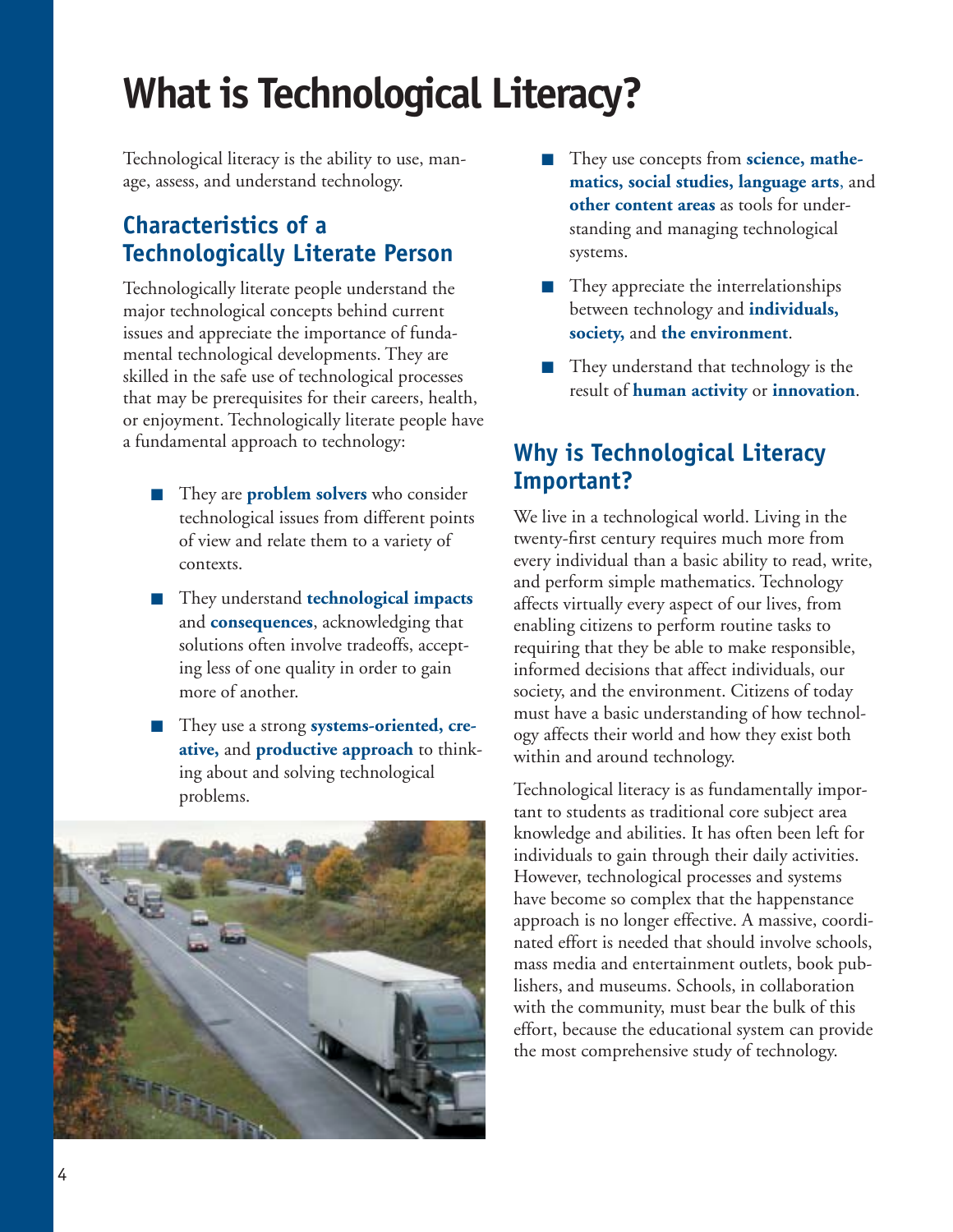## **Features of** *Advancing Excellence in Technological Literacy*

*Advancing Excellence in Technological Literacy* consists of three separate but interrelated sets of standards. The standards are statements about what is valued that can be used for making a judgment of quality:

- **Chapter 3: Student Assessment Standards**
- **Chapter 4: Professional Development Standards**
- **Chapter 5: Program Standards**

Chapters 1 and 2 of *AETL* provide valuable introductory material. Chapter 1 is an overview that presents the rationale of need and conceptually introduces the three sets of standards. Chapter 2 discusses relevant principles and definitions. Chapter 6 of *AETL* invites users to participate in the visionary basis of *STL* and *AETL*. Appendices include:

- **Appendix A: History of TfAAP**
- **Appendix B: Acknowledgements**
- **Appendix C: Listing of** *STL* Content Standards
- **Appendix D: Listing of** *AETL* Standards with Guidelines
- **Appendix E: Correlation Chart**
- **Appendix F: References and Resources**
- **Appendix G: Glossary**
- **Appendix H: Index**

### **Guidelines**

Guidelines play a vital role in *AETL*. The guidelines under each standard must be addressed to enable the user to meet the standard. ITEA does not recommend that users eliminate any of the guidelines; however, users may add to the guidelines to accommodate local differences.

### **Vignettes**

Vignettes, by nature, provide "snapshots" of what may happen in student assessment, professional development, or programs and are located in chapters 3, 4, and 5. They provide detailed examples of how the standards can be put into practice. Some of the vignettes are authentic, having been successfully used in laboratory-classrooms, and others were generated especially for *AETL*.

### **Correlations**

Although the three sets of standards in *AETL* are presented in three separate chapters (3, 4, and 5), they are broadly overlapping in nature. For example, professional development must address both student assessment and program enhancement. Likewise, programs must incorporate the elements of both student assessment and professional development. Some correlations are indicated within the chapters, as well as in Appendix E, that identify connections within and between the three sets of *AETL* standards as well as connections to the standards in *STL*.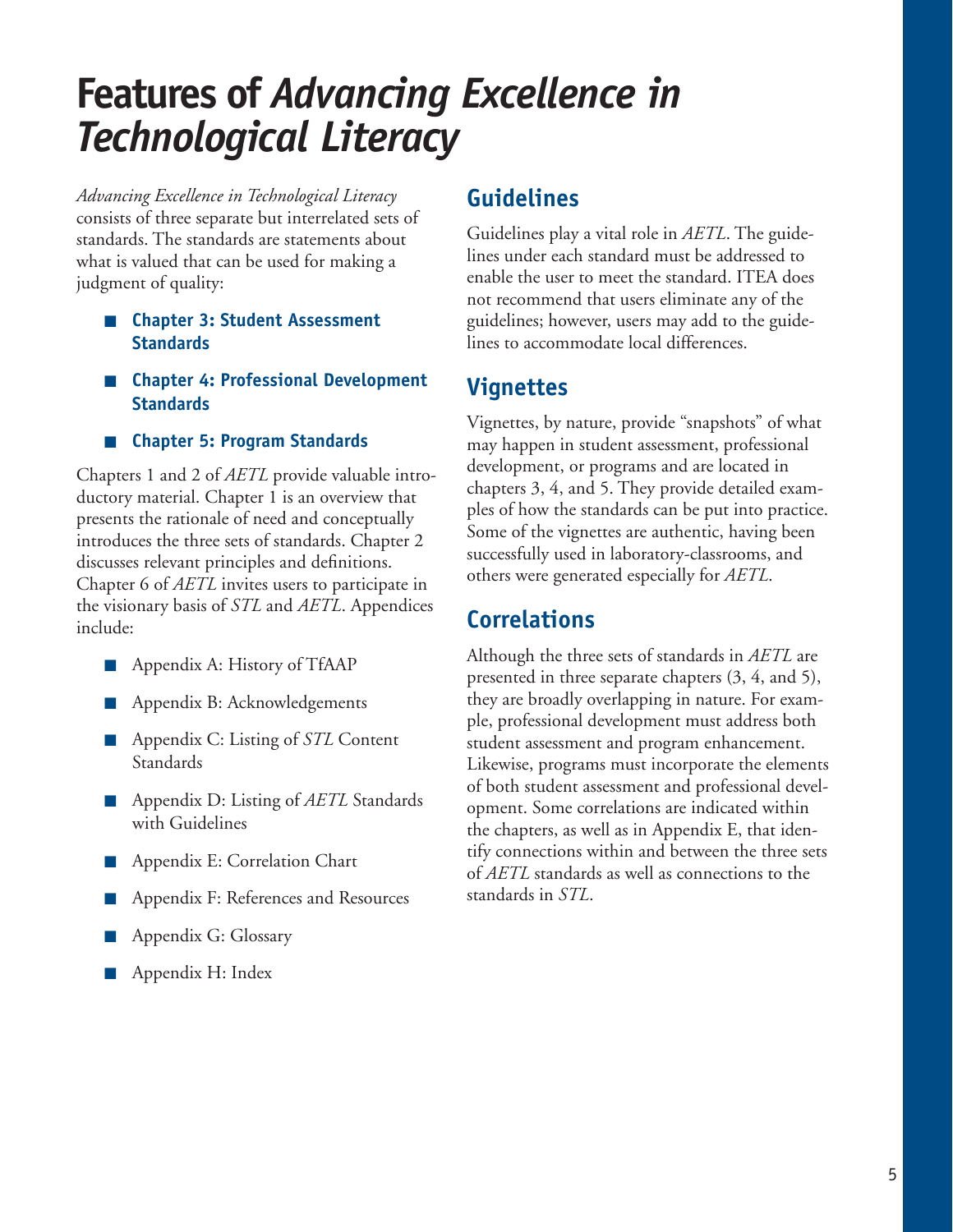

## **CHAPTER 3:**

### **Student Assessment Standards**

Student assessment, as presented in *AETL,* is the systematic, multi-step process of collecting evidence on student learning, understanding, and abilities and using that information to inform instruction and provide feedback to the learner, thereby enhancing student learning. The primary audience for the student assessment standards is teachers. It is important to note that the standards are applicable to those who educate students on any aspect of technology.

The five organizational topics for the student assessment standards are:

- Consistency with *STL*
- Intended Purpose
- Research-Based Assessment Principles
- **Practical Contexts**
- **Data Collection**

Teachers should use student assessment data to improve classroom practices, plan curricula, develop self-directed learners, report student progress, and research teaching practices.



## **CHAPTER 4:**

### **Professional Development Standards**

Chapter 4 presents criteria for professional development providers (including teacher educators, supervisors, and administrators) to use in planning professional development. Professional development is a continuous process of lifelong learning and growth that begins early in life, continues through the undergraduate, pre-service experience, and extends through the in-service years.

The standards are applicable to those who prepare teachers on any aspect of technology, including educators whose primary focus may be a subject area other than technology.

The seven organizational topics for the professional development standards are:

- **Consistency with STL**
- Students as Learners
- **Curricula and Programs**
- **Instructional Strategies**
- **Learning Environments**
- Continued Professional Growth
- **Pre-Service and In-Service**

Users of *AETL* should focus on preparing teachers to continue to pursue professional development to keep up with changing technologies and current research on how students learn. These standards are pertinent to programs that prepare any teacher, including K–5 elementary teachers and teachers of science, mathematics, social studies, language arts, and other content areas.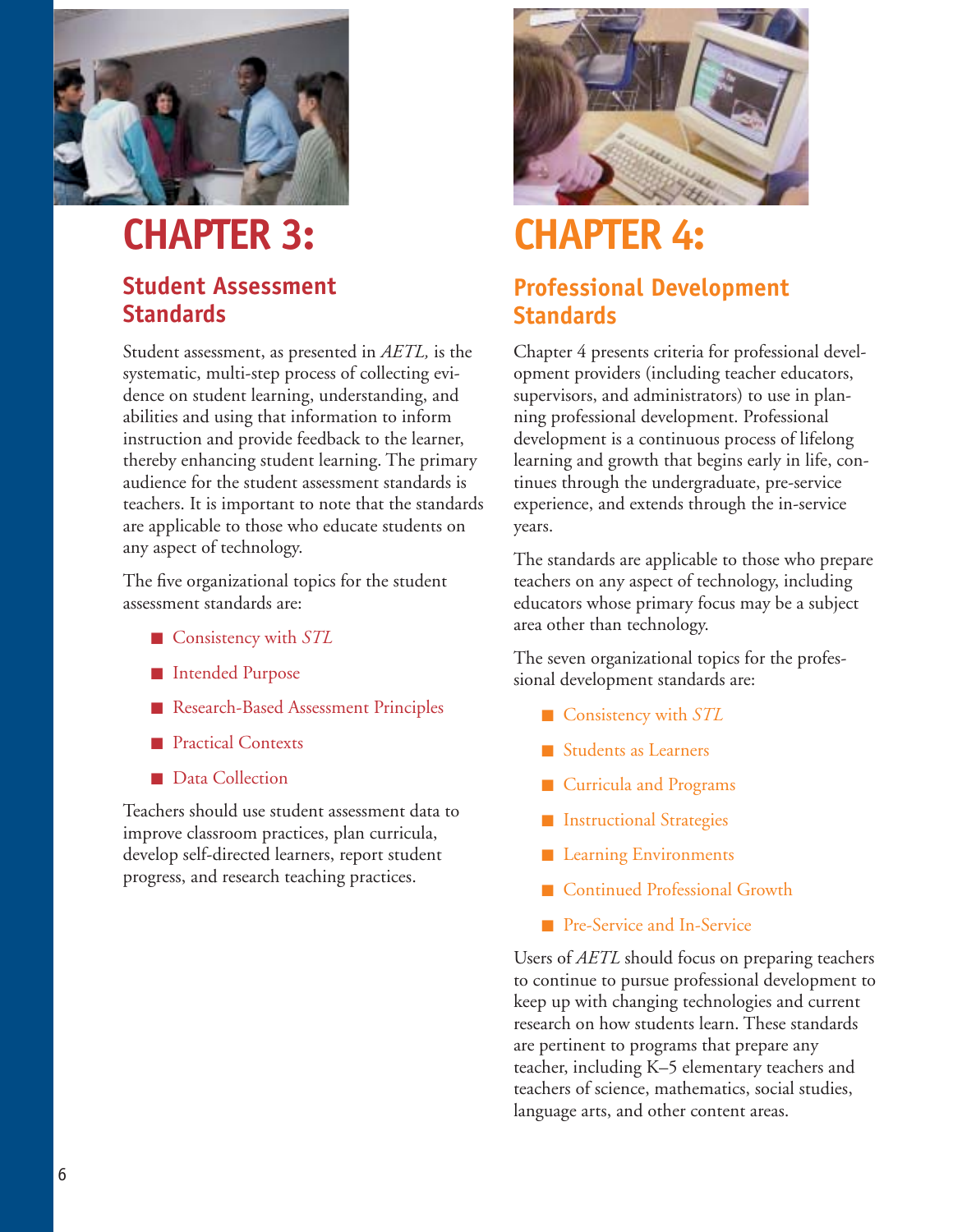

## **CHAPTER 5: Program Standards**

*AETL* defines program as everything that affects student learning, including content, professional development, curricula, instruction, student assessment, and the learning environment, implemented across grade levels. Programs for the study of technology support student attainment of technological literacy through technology programs as well as other content area programs. In other words, programs for the study of technology are cross-curricular in nature. The technology program incorporates the study of technology across grade levels as a core subject of inherent value. The cross-curricular technology program manages the study of technology across grade levels and disciplines. The primary audiences for the program standards are twofold: (1) teachers and (2) administrators (including supervisors). Consequently, the programs standards contain two sets of guidelines. The standards are applicable to those who organize the learning of students on any aspect of technology.

The five organizational topics for the program standards are:

- Consistency with *STL*
- **Implementation**
- **Evaluation**
- **Learning Environments**
- **Management**

Users of the program standards should recognize that thoughtful design and implementation of technology programs are necessary to provide comprehensive and coordinated experiences for all students across grade levels and disciplines, including science, mathematics, social studies, language arts, and other content areas. The program standards call for extending technology programs beyond the domain of the school. Technology programs should, for example, involve parents, the community, business and industry, school-to-work programs, and higher education as well as professionals in engineering and other careers related to technology. And finally, it is essential that adequate support for professional development be provided by administrators to ensure that teachers remain current with the evolving fields of technology and educational research.

## **Innovation: Designing the Future**

In the future, ITEA will encourage the adoption of *STL* and *AETL*. However, this will require not only ITEA's leadership, but also the collaborative leadership of many groups and individuals. ITEA is committed to the process of implementing the standards nationally to advance technological literacy for all students. The ITEA Center to Advance the Teaching of Technology and Science (CATTS) is offering support to states/provinces in developing curricula based on *STL*. Furthermore, ITEA is continuing to develop instructional materials, publications, and professional development activities centered around *STL* and *AETL* to assist teachers in putting the standards into practice. As with other standards documents, *AETL* should be viewed as dynamic and open to review, revision, and improvement.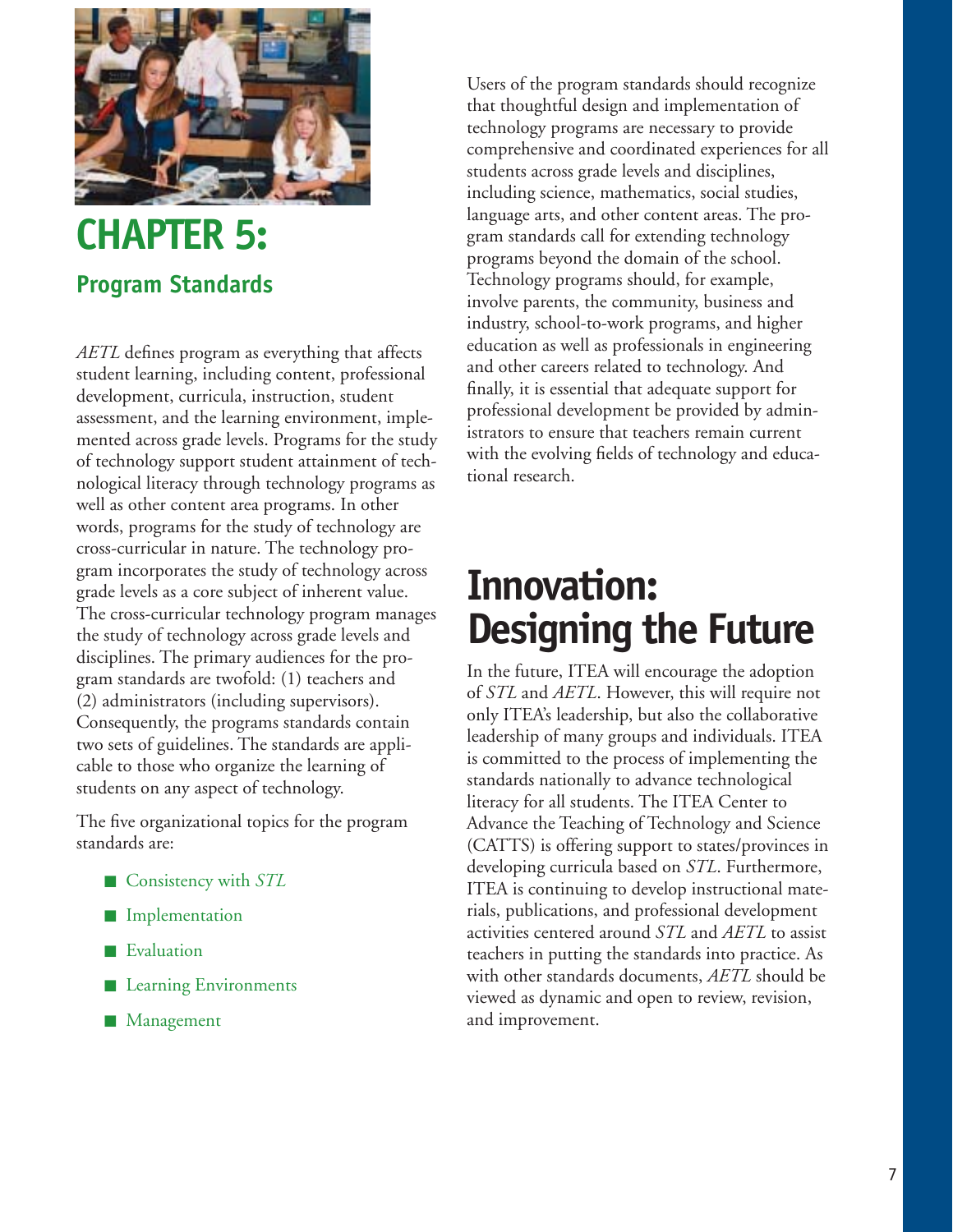

## *Advancing Excellence in Technological Literacy* **Student Assessment Standards**

#### **Standard A-1: Assessment of student learning will be consistent with** *Standards for Technological Literacy: Content for the Study of Technology* **(***STL***).**

#### *Guidelines for meeting Standard A-1 require that teachers consistently*

- A. Administer comprehensive planning and development across disciplines.
- B. Incorporate comprehensive planning and development across grade levels.
- C. Include cognitive learning elements for solving technological problems.
- D. Include psychomotor learning elements for applying technology.
- E. Guide student abilities to operate within the affective domain, utilizing perspective, empathy, and self assessment.

#### **Standard A-2: Assessment of student learning will be explicitly matched to the intended purpose.**

#### *Guidelines for meeting Standard A-2 require that teachers consistently*

- A. Formulate a statement of purpose for assessment tools.
- B. Identify and consider the intended audience in designing assessment tools and reporting assessment data.
- C. Utilize fair and equitable student assessment methods.
- D. Establish valid and reliable measurements that are reflective of classroom experiences.

#### **Standard A-3: Assessment of student learning will be systematic and derived from research-based assessment principles.**

#### *Guidelines for meeting Standard A-3 require that teachers consistently*

- A. Remain current with research on student learning and assessment.
- B. Devise a formative assessment plan.
- C. Establish a summative assessment plan.
- D. Facilitate enhancement of student learning.
- E. Accommodate for student commonality and diversity.
- F. Include students in the assessment process.

#### **Standard A-4: Assessment of student learning will reflect practical contexts consistent with the nature of technology.**

#### *Guidelines for meeting Standard A-4 require that teachers consistently*

- A. Incorporate technological problem solving.
- B. Include variety in technological content and performance-based methods.
- C. Facilitate critical thinking and decision making.
- D. Accommodate for modification to student assessment.
- E. Utilize authentic assessment.

#### **Standard A-5: Assessment of student learning will incorporate data collection for accountability, professional development, and program enhancement.**

#### *Guidelines for meeting Standard A-5 require that teachers consistently*

- A. Maintain data collection for accountability.
- B. Use student assessment results to help guide professional development decisions.
- C. Use student assessment results to help guide program enhancement decisions.

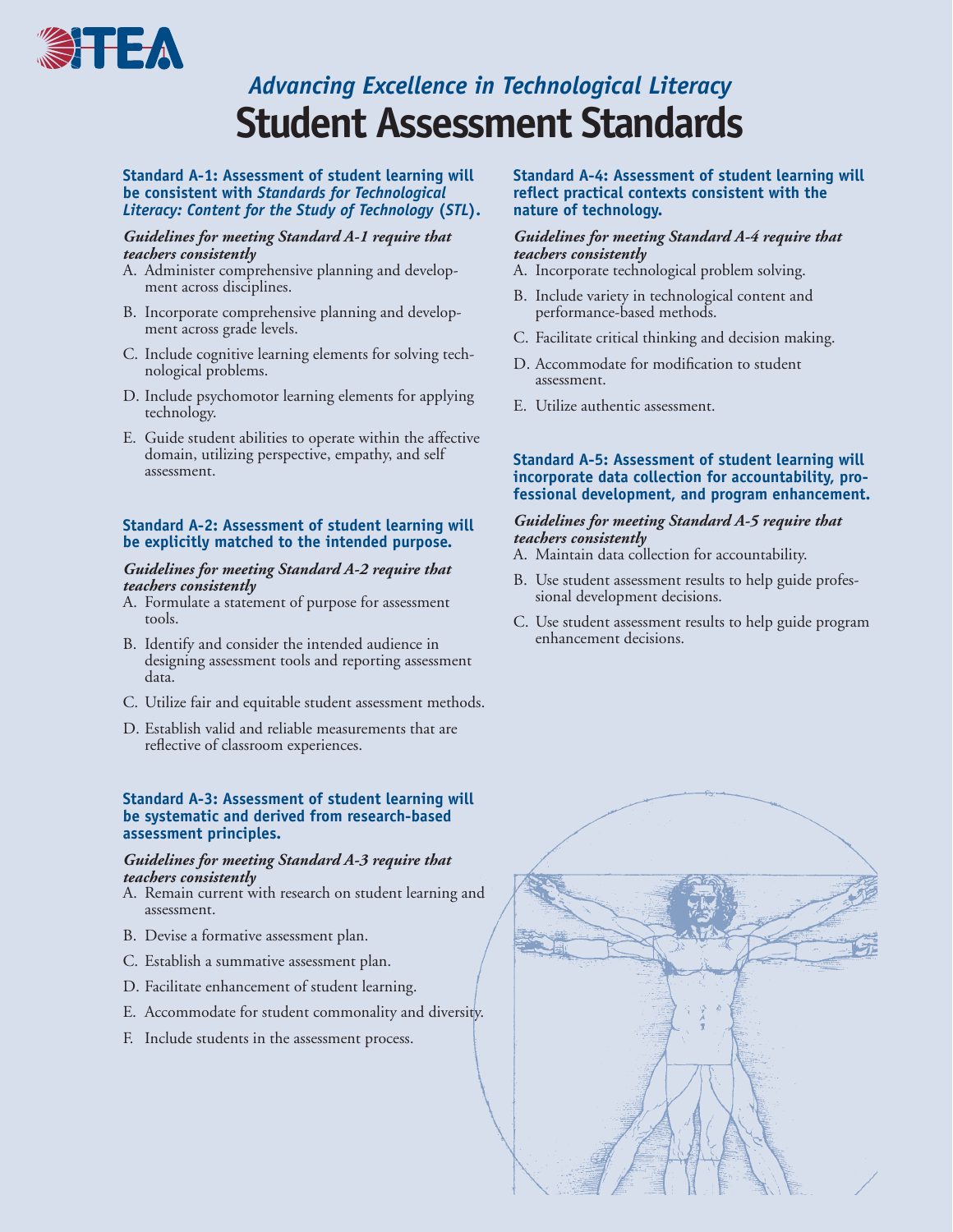

## *Advancing Excellence in Technological Literacy* **Professional Development Standards**

#### **Standard PD-1: Professional development will provide teachers with knowledge, abilities, and understanding consistent with** *Standards for Technological Literacy: Content for the Study of Technology* **(***STL***).**

#### *Guidelines for meeting Standard PD-1 require that professional development providers consistently prepare teachers to*

- A. Understand the nature of technology.
- B. Recognize the relationship between technology and society.
- C. Know the attributes of design.
- D. Develop abilities for a technological world.
- E. Develop proficiency in the designed world.

#### **Standard PD-2: Professional development will provide teachers with educational perspectives on students as learners of technology.**

#### *Guidelines for meeting Standard PD-2 require that professional development providers consistently prepare teachers to*

- A. Incorporate student commonality and diversity to enrich learning.
- B. Provide cognitive, psychomotor, and affective learning opportunities.
- C. Assist students in becoming effective learners.
- D. Conduct and use research on how students learn technology.

#### **Standard PD-3: Professional development will prepare teachers to design and evaluate technology curricula and programs.**

#### *Guidelines for meeting Standard PD-3 require that professional development providers consistently prepare teachers to*

- A. Design and evaluate curricula and programs that enable all students to attain technological literacy.
- B. Design and evaluate curricula and programs across disciplines.
- C. Design and evaluate curricula and programs across grade levels.
- D. Design and evaluate curricula and programs using multiple sources of information.

#### **Standard PD-4: Professional development will prepare teachers to use instructional strategies that enhance technology teaching, student learning, and student assessment.**

#### *Guidelines for meeting Standard PD-4 require that professional development providers consistently prepare teachers to*

- A. Coordinate instructional strategies with curricula.
- B. Incorporate educational (instructional) technology.
- C. Utilize student assessment.

#### **Standard PD-5: Professional development will prepare teachers to design and manage learning environments that promote technological literacy.**

#### *Guidelines for meeting Standard PD-5 require that professional development providers consistently prepare teachers to*

- A. Design and manage learning environments that operate with sufficient resources.
- B. Design and manage learning environments that encourage, motivate, and support student learning of technology.
- C. Design and manage learning environments that accommodate student commonality and diversity.
- D. Design and manage learning environments that reinforce student learning and teacher instruction.
- E. Design and manage learning environments that are safe, appropriately designed, and well maintained.
- F. Design and manage learning environments that are adaptable.

#### **Standard PD-6: Professional development will prepare teachers to be responsible for their own continued professional growth.**

#### *Guidelines for meeting Standard PD-6 require that professional development providers consistently prepare teachers to*

- A. Assume commitment to self assessment and responsibility for continuous professional growth.
- B. Establish a personal commitment to ethical behavior within the educational environment as well as in private life.
- C. Facilitate collaboration with others.
- D. Participate in professional organizations.
- E. Serve as advisors for technology student organizations.
- F. Provide leadership in education.

#### **Standard PD-7: Professional development providers will plan, implement, and evaluate the pre-service and in-service education of teachers.**

#### *Guidelines for meeting Standard PD-7 require that professional development providers consistently*

- A. Plan pre-service and in-service education for teachers.
- B. Model teaching practices that teachers will be expected to use in their laboratory-classrooms.
- C. Evaluate professional development to assure that the needs of teachers are being met.
- D. Support technology teacher preparation programs that are consistent with state/provincial/regional and national/ federal accrediting guidelines.
- E. Provide teacher preparation programs, leading to licensure, that are consistent with *AETL* and *STL.*
- F. Provide in-service activities to enhance teacher understanding of technological content, instruction, and assessment.
- G. Obtain regular funding for in-service professional development opportunities.
- H. Create and implement mentoring activities at both in-service and pre-service levels.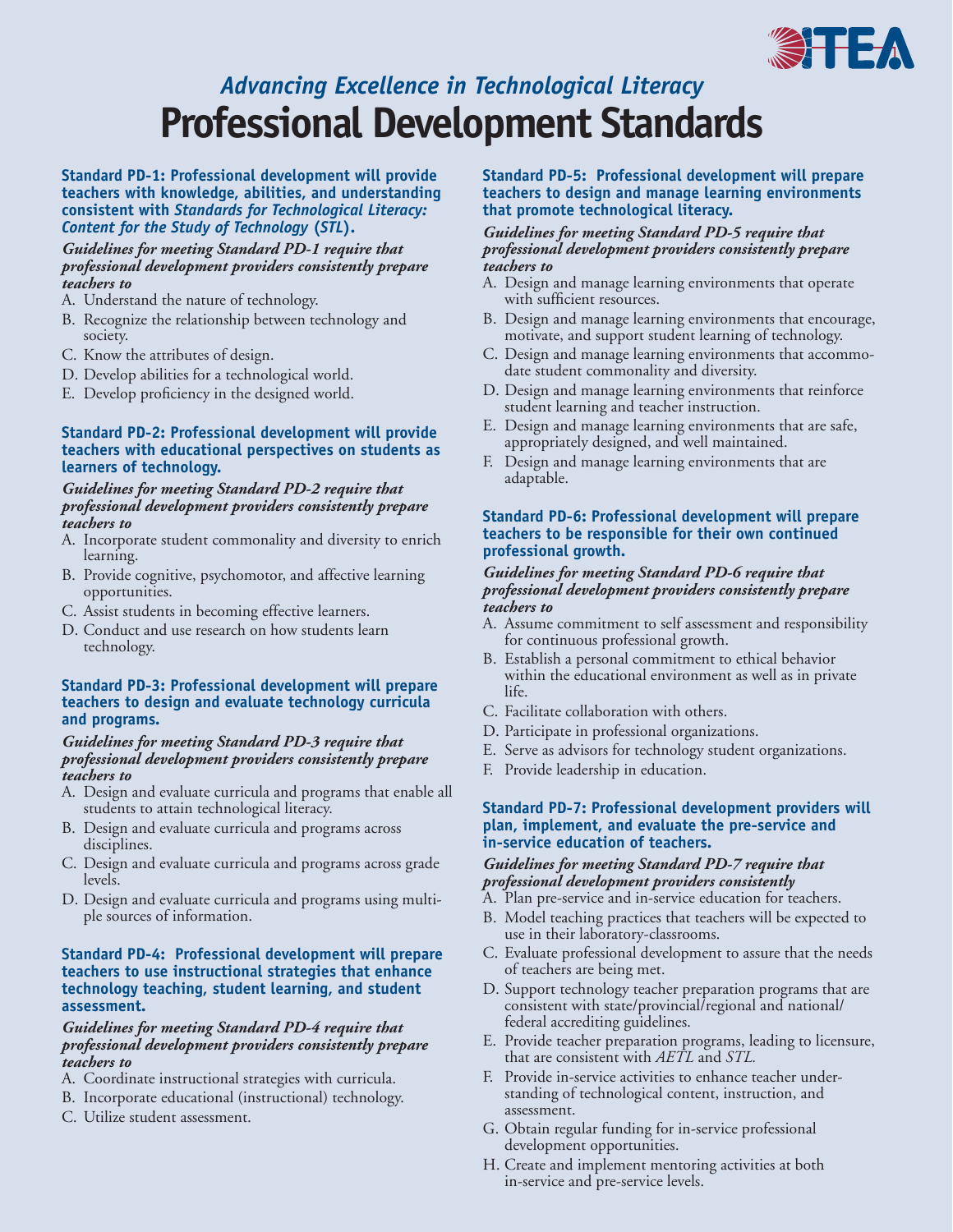

## *Advancing Excellence in Technological Literacy* **Program Standards for Teachers**

#### **Standard P-1: Technology program development will be consistent with** *Standards for Technological Literacy: Content for the Study of Technology* **(***STL***).**

#### *Guidelines for meeting Standard P-1 require that the teacher(s) responsible for the technology program(s) consistently*

- A. Align program content with *STL*.
- B. Align program content with school district, state/provincial/regional, and national/federal standards in other academic areas.
- C. Plan and develop the program across disciplines.
- D. Plan and develop the program across grade levels.
- E. Assure that the program incorporates suitable cognitive, psychomotor, and affective learning elements.
- F. Promote adaptability for program enhancement.

#### **Standard P-2: Technology program implementation will facilitate technological literacy for all students.**

#### *Guidelines for meeting Standard P-2 require that the teacher(s) responsible for the technology program(s) consistently*

- A. Provide instruction that is consistent with research on how students learn technology.
- B. Provide instruction that is designed to meet curricular goals and student needs.
- C. Design and implement curricula that enable all students to attain technological literacy.
- D. Develop student leadership opportunities.

#### **Standard P-3: Technology program evaluation will ensure and facilitate technological literacy for all students.**

#### *Guidelines for meeting Standard P-3 require that the teacher(s) responsible for the technology program(s) consistently*

- A. Develop and utilize evaluation that is consistent with standards and guidelines in "Program Standards."
- B. Implement and use systematic, continuous evaluation.
- C. Evaluate instruction on a regular basis.
- D. Plan for program revision.
- E. Accommodate for student commonality and diversity.
- F. Utilize effective student assessment.

**Standard P-4: Technology program learning environments will facilitate technological literacy for all students.** 

#### *Guidelines for meeting Standard P-4 require that the teacher(s) responsible for the technology program(s) consistently*

- A. Create and manage learning environments that are supportive of student interactions and student abilities to question, inquire, design, invent, and innovate.
- B. Create and manage learning environments that are up-to-date and adaptable.
- C. Implement a written, comprehensive safety program.
- D. Promote student development of knowledge and abilities that provides for the safe application of appropriate technological tools, machines, materials, and processes.
- E. Verify that the number of students in the technology laboratory-classroom does not exceed its capacity.

#### **Standard P-5: Technology program management will be provided by designated personnel at the school, school district, and state/provincial/regional levels.**

#### *Guidelines for meeting Standard P-5 require that the teacher(s) responsible for the management of the technology program(s) consistently*

- A. Develop and use action plans based on *STL.*
- B. Maintain data collection for accountability.
- C. Market and promote the study of technology.

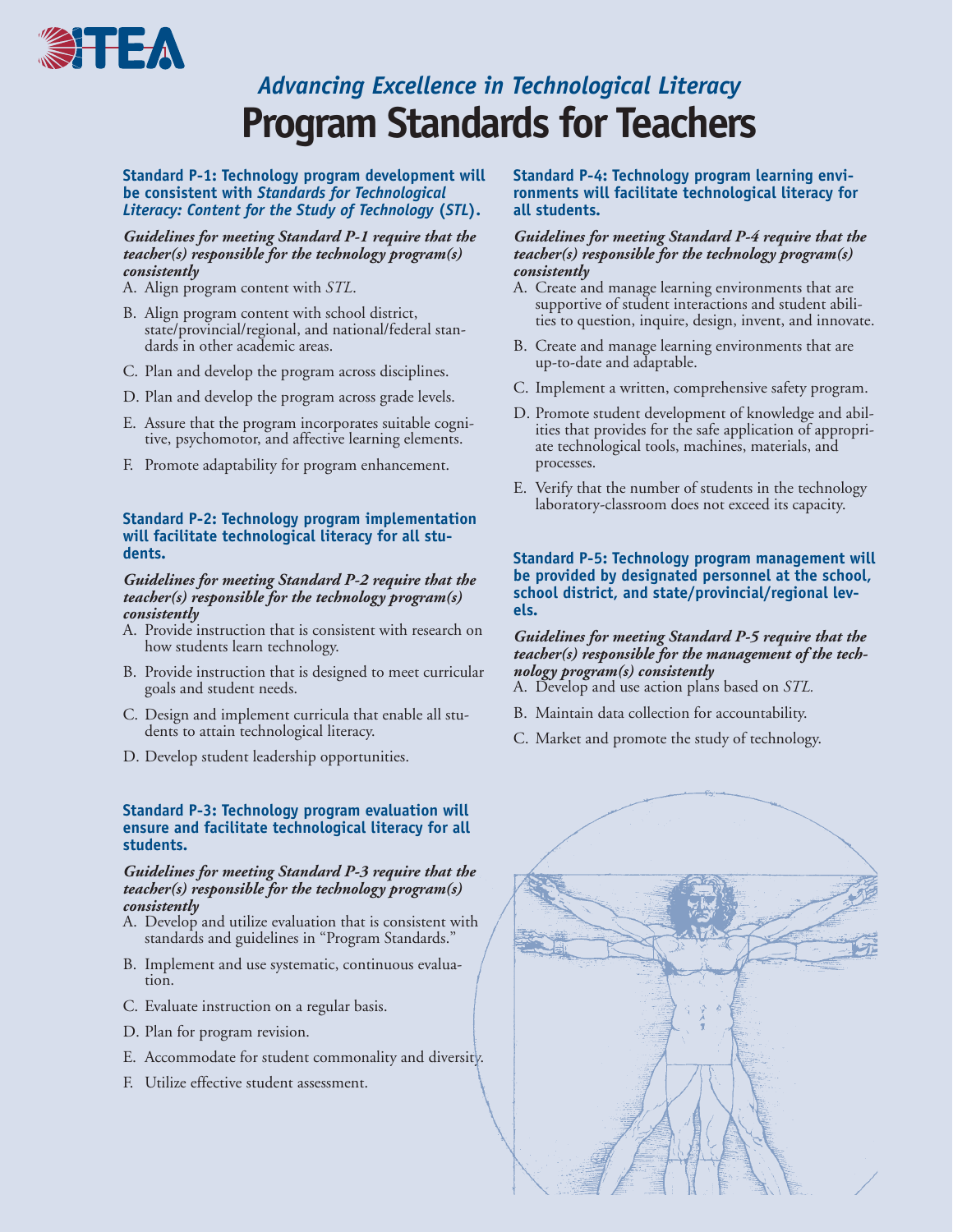

## *Advancing Excellence in Technological Literacy* **Program Standards for Administrators**

#### **Standard P-1: Technology program development will be consistent with** *Standards for Technological Literacy: Content for the Study of Technology* **(***STL***).**

#### *Guidelines for meeting Standard P-1 require that administrators responsible for establishing the crosscurricular technology program consistently* G. Stipulate that content be aligned with *STL*.

- H. Mandate instruction in the study of technology as part of the core educational experience for all students.
- I. Advocate content that complements school district, state/provincial/regional, and national/federal standards in other academic areas.
- J. Assure that the study of technology occurs across disciplines.
- K Assure that the study of technology occurs across grade levels.
- L. Promote adaptability to enhance the study of technology.

#### **Standard P-2: Technology program implementation will facilitate technological literacy for all students.**

#### *Guidelines for meeting Standard P-2 require that administrators responsible for establishing the crosscurricular technology program consistently*

- E. Employ licensed teachers to deliver technology content.
- F. Support sustained professional growth and development of all educators.
- G. Encourage instruction that is consistent with research on how students learn technology.
- H. Advocate instruction that is designed to meet curricular goals and student needs.
- I. Commit to the recruitment of technologically competent teachers.
- J. Encourage all teachers to develop student leadership opportunities.

#### **Standard P-3: Technology program evaluation will ensure and facilitate technological literacy for all students.**

#### *Guidelines for meeting Standard P-3 require that administrators responsible for establishing the crosscurricular technology program consistently*

- G. Assure that evaluation is consistent with standards and guidelines in "Program Standards."
- H. Employ systematic, continuous evaluation.
- I. Encourage evaluation of instruction on a regular basis.

**Standard P-4: Technology program learning environments will facilitate technological literacy for all students.** 

#### *Guidelines for meeting Standard P-4 require that administrators responsible for establishing the crosscurricular technology program consistently*

- F. Provide learning environments that are designed to facilitate delivery of *STL* and satisfy "Program Standards.'
- G. Provide learning environments that are safe, up-todate, and adaptable.
- H. Ensure that the number of students in a dedicated technology laboratory-classroom does not exceed its capacity.
- I. Provide elementary school classrooms with adequate physical space for teaching technology.
- J. Provide dedicated technology laboratory-classrooms in middle and high schools with a minimum allotment of 100 square feet per pupil, inclusive of safe ancillary space.

#### **Standard P-5: Technology program management will be provided by designated personnel at the school, school district, and state/provincial/regional levels.**

#### *Guidelines for meeting Standard P-5 require that administrators responsible for the management of the cross-curricular technology program consistently* D. Develop and use action plans based on *STL*.

- E. Maintain data collection for accountability.
- F. Market and promote the study of technology.
- G. Provide funding, support, and resources to accomplish missions, goals, and curricular objectives.
- H. Align technology programs with state/ provincial/regional accreditation systems.
- I. Establish articulated and integrated technology programs district wide.
- J. Establish and utilize a management system.
- K. Support professional technology organization engagement by teachers and management personnel.
- L. Provide resources and opportunities to support technology teachers and other content area teachers in the teaching and learning process.

J. Plan for program revision.